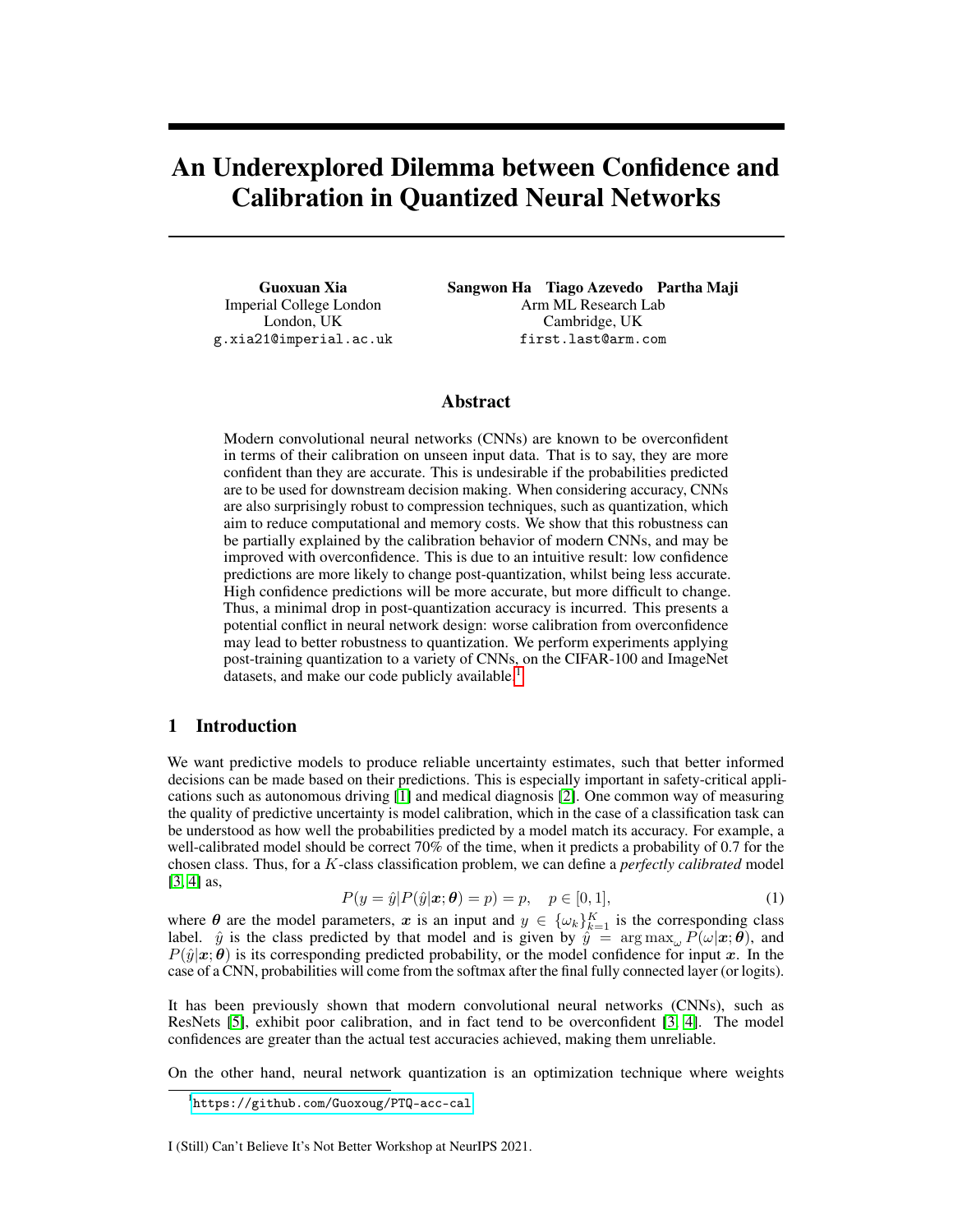and activations are stored in a lower bit numerical format compared to what they were trained in, e.g. int8 vs fp32 [\[6,](#page-4-5) [7,](#page-4-6) [8\]](#page-4-7). This can allow significant reductions in computational and memory costs, resulting in lower latency and energy consumption. Quantization is thus often important for deploying CNNs on resource limited platforms such as mobile phones. In this paper we examine post-training quantization (PTQ), where a fully-trained full-precision network is mapped to lower precision without further training. It has been noted that CNNs are robust to the noise introduced by quantization; however, to the best of our knowledge, research tends to focus on improving robustness [\[8,](#page-4-7) [9,](#page-4-8) [10\]](#page-4-9) rather than explaining why architectures seem to be inherently robust. There has been other research into understanding how compression methods affect accuracy [\[11\]](#page-4-10), however, it primarily focuses on the effect of pruning and does not consider predictive uncertainty.

In this paper we highlight a novel insight, that links the above two concepts (calibration, quantization) in deep learning together. We find that

- confidence and calibration are closely linked to the robustness of model accuracy to posttraining quantization and,
- overconfidence can potentially improve the robustness of accuracy.

# <span id="page-1-1"></span>2 How does calibration affect accuracy post quantization?

We can consider the effect of post-training quantization on a CNN's activations and ultimately outputs as adding noise to the original floating point values [\[9,](#page-4-8) [12\]](#page-4-11). Thus, we can separate two questions that determine the change in accuracy after quantization:

- 1. How easy is it to change the predicted class?
- 2. Given the prediction has changed, how will the model accuracy be influenced?

In order for a prediction to change, for standard classification CNNs, the quantization noise needs to be sufficient to change the top logit. Intuitively, this suggests that less confident predictions will be easier to change, as their top logit will be closer to the other logits. We would also expect lower precision, and thus greater quantization noise, to result in more swapped top logits as well. We do not investigate the above in detail, as this would require accurately modelling the distribution of logits post-quantization for different architectures conditional on the input. However, we simply state that our empirical results support the intuition presented above.

The second question can be directly linked to the calibration of the model, as calibration tells us about the accuracy of predictions at a given confidence. For example, considering a well-calibrated model as defined in Equation [1,](#page-0-1) for a prediction with confidence  $P(\hat{y}|\mathbf{x}; \theta) < 0.5$ the probability that it will be correct is also < 0.5. This means that *it is more likely to already be wrong*. If the prediction is in fact incorrect then it will not cause a decrease in the overall accuracy if it changes, since it will either change to another incorrect class, or to the correct class.

It can now be seen how overconfidence, where the model is more confident than it is accurate,  $P(y = \hat{y} | P(\hat{y} | \mathbf{x}; \theta) = p)$  < p, may improve robustness to post-training quantization. For predictions with  $P(y = \hat{y}) > 0.5$ , these are more likely to be correct in the first place, and so it would be better for these to stay the same post quantization. Thus, having a higher confidence would be beneficial. Conversely, for more easily swapped predictions with lower confidence, if the original accuracy of these is lower, then the change in accuracy post quantization will be less.

# 3 Experiments

We present experimental results for ResNet56 and ResNet50 [\[5\]](#page-4-4) trained on CIFAR-100 [\[13\]](#page-4-12) and ImageNet [\[14\]](#page-4-13) respectively. Additional results for ResNet20 on CIFAR-100 and MobileNetV2 [\[15\]](#page-4-14) on ImageNet are available in Appendix [A.](#page-5-0) CIFAR models were trained using the regime specified by [\[5\]](#page-4-4), whilst ImageNet models use pretrained weights available from PyTorch<sup>[2](#page-1-0)</sup> [\[16\]](#page-4-15).

<span id="page-1-0"></span> $^{2}$ <https://pytorch.org/vision/stable/models.html>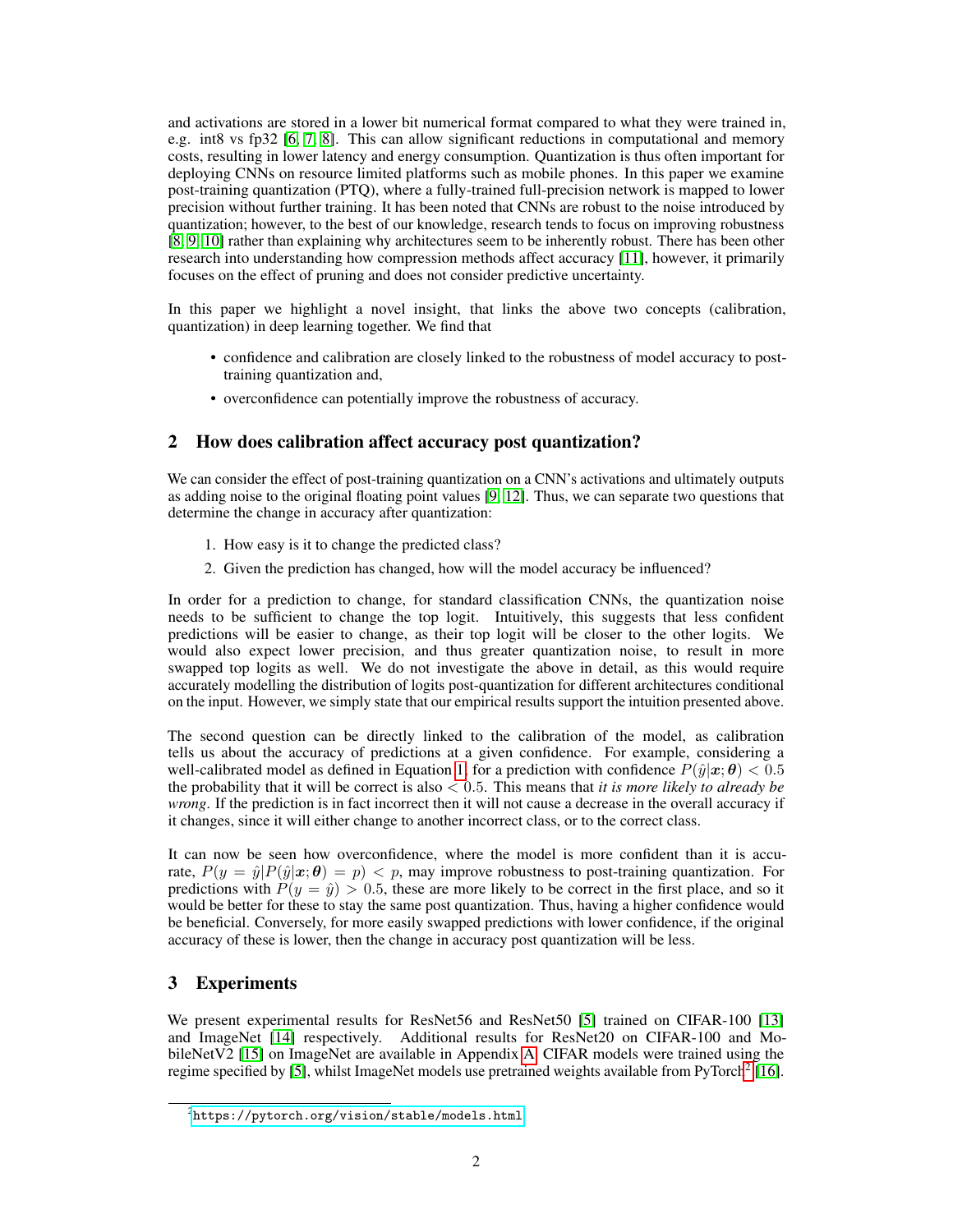<span id="page-2-1"></span>

Figure 1: Reliability curves and confidence histograms for full precision (pre-quantization) networks on the corresponding test datasets. ResNet56 on CIFAR-100 is both very overconfident in terms of calibration (confidence  $\geq$  accuracy), and highly confident in general. ResNet50 on ImageNet shows similar behavior but to a lesser extent.

For weights we use uniform per-channel symmetric quantization, where the quantization parameters are determined using minimum and maximum values. For activations we use uniform per-tensor asymmetric quantization, where the quantization parameters are found using PyTorch's default histogram based method that iteratively aims to minimize the mean squared error from quantization [\[8,](#page-4-7) [16\]](#page-4-15). Batchnorm layers are folded into the preceding convolutional layer. This is a relatively standard scheme, as our aim is not to achieve the best performance, but to examine behavior as quantization noise varies. Quantized inference is simulated in PyTorch using the existing backend for this purpose. $3$ 

#### 3.1 Model calibration before quantization

Reliability curves plot accuracy against binned confidence [\[4,](#page-4-3) [17\]](#page-4-16), and so not only give an idea of the calibration error, but also of whether a model is over or under confident. Figure [1](#page-2-1) shows reliability curves for floating-point models (pre-quantization), alongside histograms showing the distribution of confidence over the test datasets. It can be seen that ResNet56 on CIFAR-100 is very overconfident on the test data, with accuracy much lower than confidence. ResNet50 on ImageNet is better calibrated, but still overconfident as well. ResNet56 is also more confident overall compared to ResNet50, although both models have a large proportion of their predictions with confidence near 1.0.

#### 3.2 Model accuracy after quantization

Given knowledge of the calibration behavior of the networks (Figure [1\)](#page-2-1), we can explain the behavior of accuracy as quantization noise increases. Figure [2](#page-3-0) shows, going from the floating point model to a quantized one, the percentage of swapped/changed predictions, the change in error rate (1−accuracy), the ratio of the previous two values, and histograms of swapped predictions over confidence. These are tracked as the activation precision is held constant at 8 bits and the weight precision is decreased from 8 to 4 bits, allowing the quantization noise to be varied in a controlled manner. Note that the histograms are not normalized, so the area reflects the number of swapped predictions.

It can be seen for both models that as the quantization noise increases/precision decreases, at first, the predictions to be swapped are the lower confidence ones, supporting the previously presented intuition. Moreover, even though the proportion of swapped predictions is quite high, the increase in error rate is only a small proportion of this. This is reflected in the reliability curves in Figure [1,](#page-2-1) that show that low confidence predictions are also low accuracy, and supports the reasoning outlined in Section [2.](#page-1-1) Even though post-training quantization may have caused a large number of predictions to change, the predictive accuracy of the models remains robust, as the majority of predictions that do change do not lead to an increase in error rate. As the weight precision is decreased further (and the quantization noise increases), only then do higher confidence predictions

<span id="page-2-0"></span> $^3$ [https://github.com/pytorch/pytorch/blob/master/torch/ao/quantization/fake\\_quantize.py](https://github.com/pytorch/pytorch/blob/master/torch/ao/quantization/fake_quantize.py)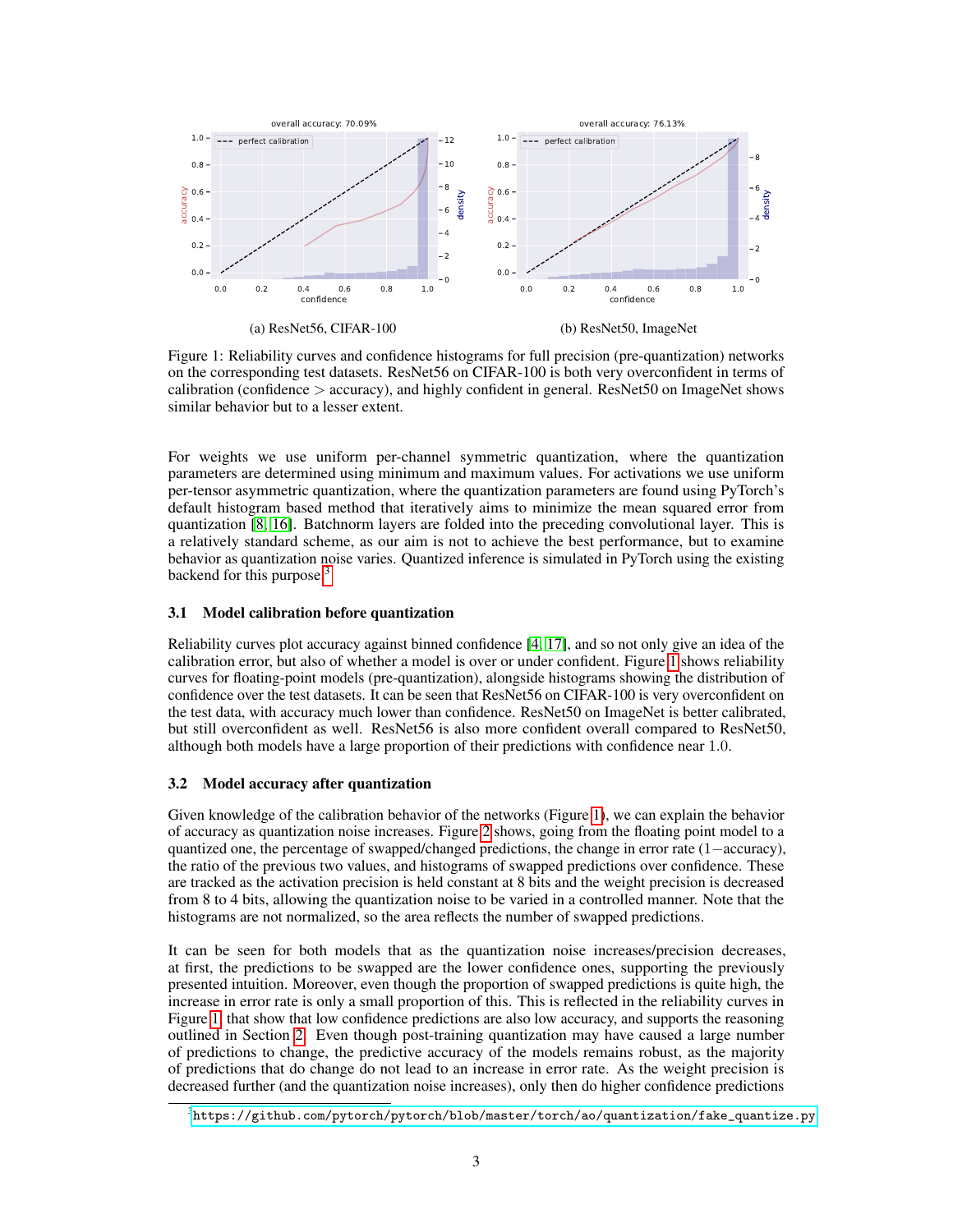<span id="page-3-0"></span>

Figure 2: Going from floating point to quantized: percentage of swapped predictions, percentage change in error rate, their ratio, and (unnormalized) histograms of swapped predictions over confidence. These are plotted as weight (w) precision is decreased whilst activation (a) precision is held constant. Initially, as quantization noise grows the ratio stays low, as mainly low confidence (and low accuracy) predictions are swapped. The ratio starts to grow more rapidly, alongside the error rate, when higher confidence (and higher accuracy) predictions start to be swapped at higher noise levels.

start to be swapped. The ratio of change in error rate to proportion swapped increases, and this again is reflected in Figure [1,](#page-2-1) where higher confidence predictions are shown to be more accurate.

It is not straightforward to directly compare the two models, as the distribution of quantization noise and how it relates to the number of bits used to represent the network will be different between them. However, we can still observe in Figure [2](#page-3-0) that, as more predictions in the approximate interval [0.5, 1] are swapped, the ratio of change in error rate to proportion swapped increases much more quickly for ResNet50 compared to ResNet56. This can be related to Figure [1,](#page-2-1) where ResNet56 is much less accurate than it is confident in this interval, whilst ResNet50 is better calibrated. This supports the idea that overconfidence improves the robustness of accuracy to quantization.

## 4 Discussion

We have shown the novel insight that model calibration can help explain the robustness of CNN accuracy to post-training quantization. Low confidence predictions are more easily swapped post-quantization. However, if these predictions are low accuracy as well then the overall accuracy will not decrease by much. High confidence predictions will be more accurate, but more difficult to change. Moreover, we reason that overconfidence may improve robustness, as higher accuracy predictions will be more confident, and lower confidence predictions will be less accurate. We hope that this work can lay the groundwork for further analysis on the understanding of compressed neural networks. For example, further investigation should be done into how quantization precision affects noise on the logit level, as this work only examines behavior after the softmax.

This result raises a potential dilemma, which is not considered in current literature. As research is increasingly moving towards producing deep learning approaches with better estimates of predictive uncertainties, better calibrated models may consequently have less robust accuracies to quantization. Interestingly, our findings, as they relate to the intrinsic calibration of a trained model, do not affect methods that improve calibration post-hoc, such as Temperature Scaling [\[4\]](#page-4-3) or Deep Ensembles [\[3,](#page-4-2) [18\]](#page-4-17). However, methods applied during training, such as using a soft calibration objective [\[19\]](#page-4-18) or label smoothing [\[20\]](#page-4-19) may be affected. Thus, a natural extension of this work would be to investigate post-training quantization on models trained using these methods.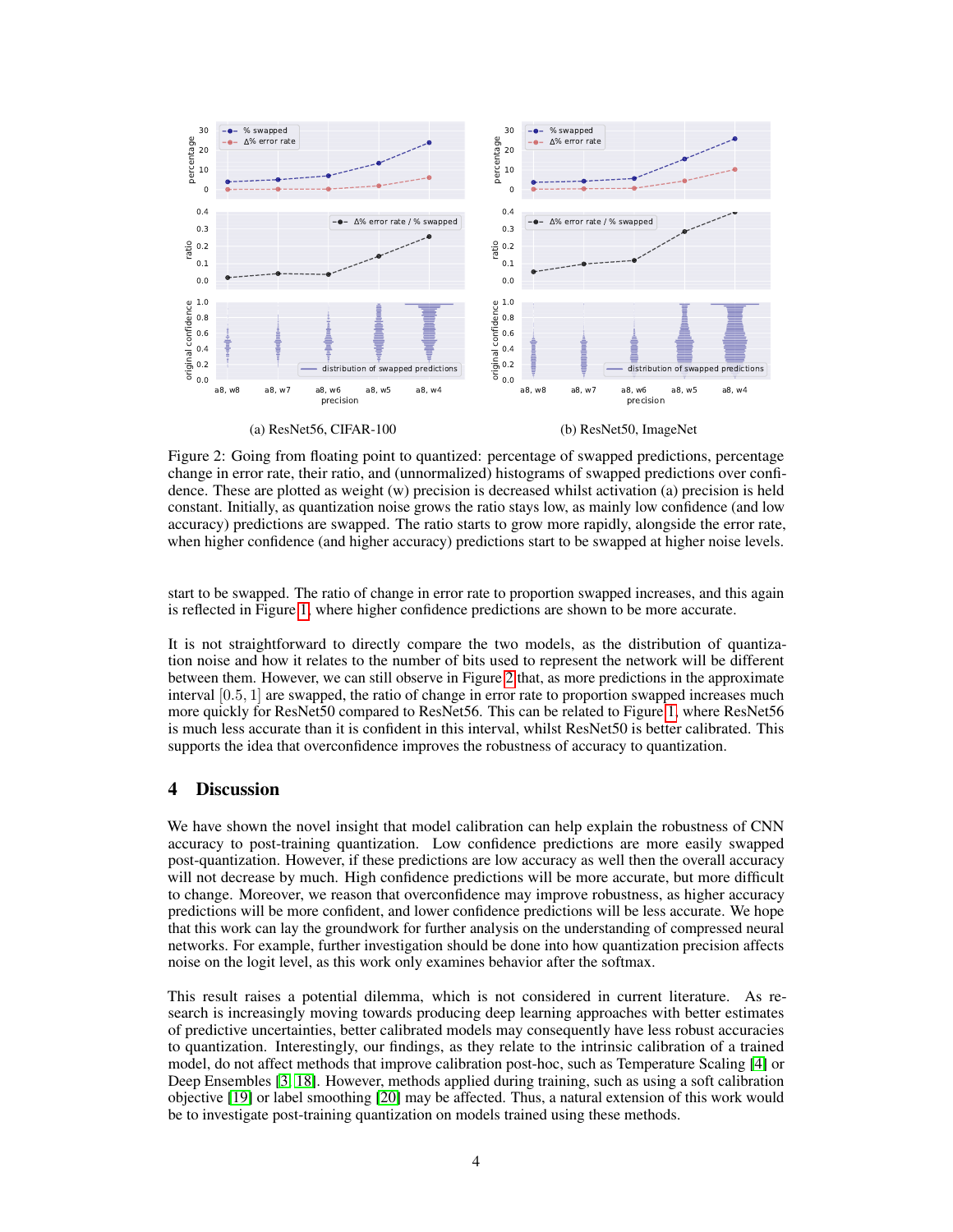#### References

- <span id="page-4-0"></span>[1] A. Kendall and Y. Gal, "What uncertainties do we need in bayesian deep learning for computer vision?," 2017.
- <span id="page-4-1"></span>[2] B. Kompa, J. Snoek, and A. Beam, "Second opinion needed: communicating uncertainty in medical machine learning," *NPJ Digital Medicine*, vol. 4, 2021.
- <span id="page-4-2"></span>[3] X. Wu and M. J. F. Gales, "Should ensemble members be calibrated?," *CoRR*, vol. abs/2101.05397, 2021.
- <span id="page-4-3"></span>[4] C. Guo, G. Pleiss, Y. Sun, and K. Q. Weinberger, "On calibration of modern neural networks," in *Proceedings of the 34th International Conference on Machine Learning* (D. Precup and Y. W. Teh, eds.), vol. 70 of *Proceedings of Machine Learning Research*, pp. 1321–1330, PMLR, 06–11 Aug 2017.
- <span id="page-4-4"></span>[5] K. He, X. Zhang, S. Ren, and J. Sun, "Deep residual learning for image recognition," *2016 IEEE Conference on Computer Vision and Pattern Recognition (CVPR)*, pp. 770–778, 2016.
- <span id="page-4-5"></span>[6] B. Jacob, S. Kligys, B. Chen, M. Zhu, M. Tang, A. Howard, H. Adam, and D. Kalenichenko, "Quantization and training of neural networks for efficient integer-arithmetic-only inference," 2017.
- <span id="page-4-6"></span>[7] R. Krishnamoorthi, "Quantizing deep convolutional networks for efficient inference: A whitepaper," *CoRR*, vol. abs/1806.08342, 2018.
- <span id="page-4-7"></span>[8] M. Nagel, M. Fournarakis, R. A. Amjad, Y. Bondarenko, M. van Baalen, and T. Blankevoort, "A white paper on neural network quantization," 2021.
- <span id="page-4-8"></span>[9] M. Alizadeh, A. Behboodi, M. van Baalen, C. Louizos, T. Blankevoort, and M. Welling, "Gradient l1 regularization for quantization robustness," *ArXiv*, vol. abs/2002.07520, 2020.
- <span id="page-4-9"></span>[10] A. Gholami, S. Kim, Z. Dong, Z. Yao, M. Mahoney, and K. Keutzer, "A survey of quantization methods for efficient neural network inference," *ArXiv*, vol. abs/2103.13630, 2021.
- <span id="page-4-10"></span>[11] S. Hooker, A. Courville, G. Clark, Y. Dauphin, and A. Frome, "What do compressed deep neural networks forget?," 2021.
- <span id="page-4-11"></span>[12] S. Yun and A. Wong, "Do all mobilenets quantize poorly? gaining insights into the effect of quantization on depthwise separable convolutional networks through the eyes of multiscale distributional dynamics," *2021 IEEE/CVF Conference on Computer Vision and Pattern Recognition Workshops (CVPRW)*, pp. 2447–2456, 2021.
- <span id="page-4-12"></span>[13] A. Krizhevsky, V. Nair, and G. Hinton, "Cifar-10 (canadian institute for advanced research),"
- <span id="page-4-13"></span>[14] J. Deng, W. Dong, R. Socher, L.-J. Li, K. Li, and L. Fei-Fei, "Imagenet: A large-scale hierarchical image database," in *2009 IEEE conference on computer vision and pattern recognition*, pp. 248–255, Ieee, 2009.
- <span id="page-4-14"></span>[15] M. Sandler, A. G. Howard, M. Zhu, A. Zhmoginov, and L.-C. Chen, "Mobilenetv2: Inverted residuals and linear bottlenecks," *2018 IEEE/CVF Conference on Computer Vision and Pattern Recognition*, pp. 4510–4520, 2018.
- <span id="page-4-15"></span>[16] A. Paszke, S. Gross, F. Massa, A. Lerer, J. Bradbury, G. Chanan, T. Killeen, Z. Lin, N. Gimelshein, L. Antiga, A. Desmaison, A. Kopf, E. Yang, Z. DeVito, M. Raison, A. Tejani, S. Chilamkurthy, B. Steiner, L. Fang, J. Bai, and S. Chintala, "Pytorch: An imperative style, high-performance deep learning library," in *Advances in Neural Information Processing Systems 32* (H. Wallach, H. Larochelle, A. Beygelzimer, F. d'Alché-Buc, E. Fox, and R. Garnett, eds.), pp. 8024–8035, Curran Associates, Inc., 2019.
- <span id="page-4-16"></span>[17] A. Niculescu-Mizil and R. Caruana, "Predicting good probabilities with supervised learning," *Proceedings of the 22nd international conference on Machine learning*, 2005.
- <span id="page-4-17"></span>[18] B. Lakshminarayanan, A. Pritzel, and C. Blundell, "Simple and scalable predictive uncertainty estimation using deep ensembles," in *Advances in Neural Information Processing Systems* (I. Guyon, U. V. Luxburg, S. Bengio, H. Wallach, R. Fergus, S. Vishwanathan, and R. Garnett, eds.), vol. 30, Curran Associates, Inc., 2017.
- <span id="page-4-18"></span>[19] A. Karandikar, N. Cain, D. Tran, B. Lakshminarayanan, J. Shlens, M. C. Mozer, and B. Roelofs, "Soft calibration objectives for neural networks," 2021.
- <span id="page-4-19"></span>[20] R. Müller, S. Kornblith, and G. E. Hinton, "When does label smoothing help?," in *NeurIPS*, 2019.